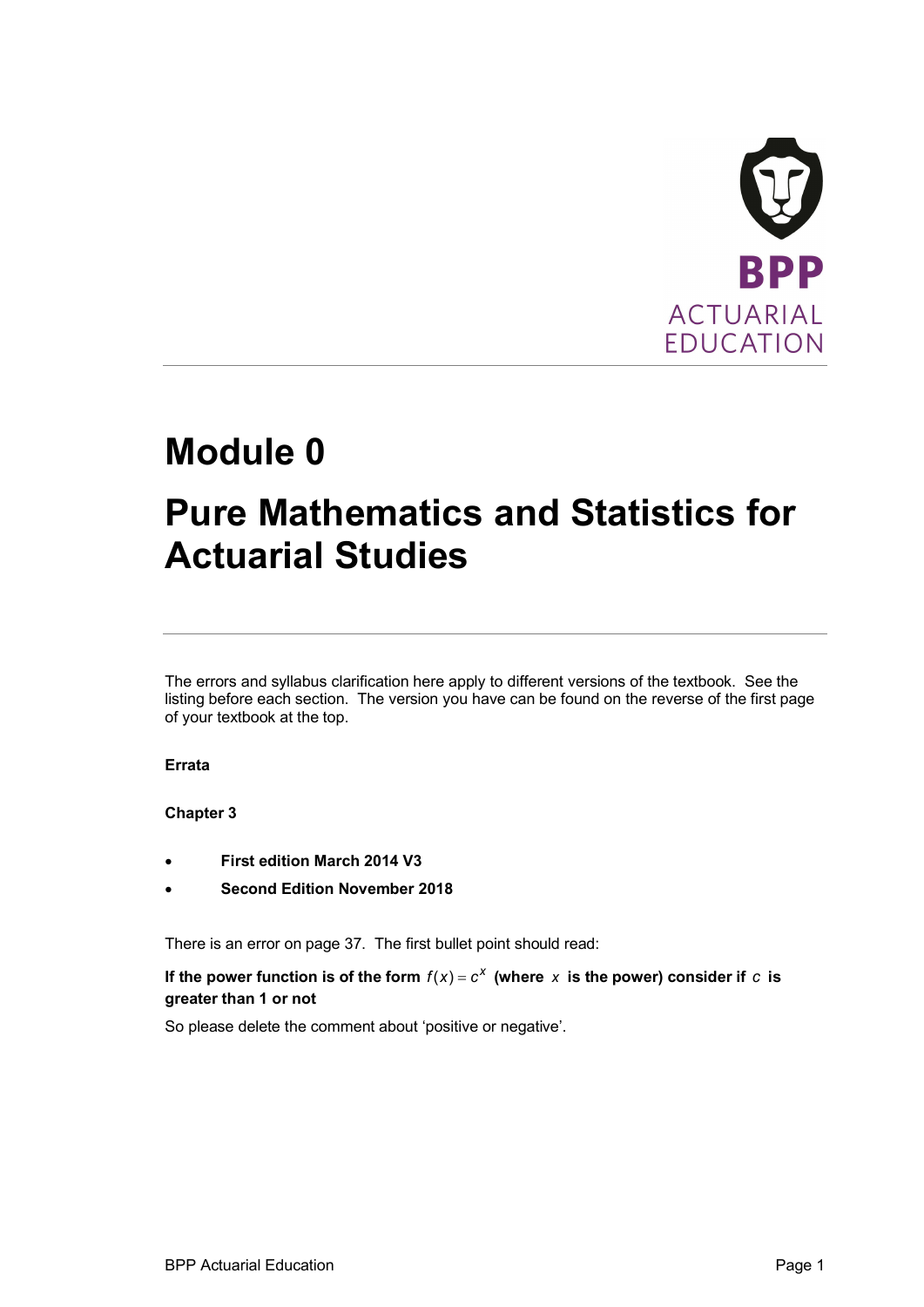## **Chapter 10**

## · **First edition March 2014 V3**

There is an error on page 217. At the top of the page there are two tables showing observations from a discrete distribution. The last group reads 16-10, but it should read 16-20 in both tables. (Exactly the same error appears on pages 234 and 235 in Chapter 11, as detailed later in this document.)

There is also an error on page 221. The text and table shown below:

**~~~~~~~~~~~~~~~~~~~~~~~~~~~~~~~~~~~~~~~~~~~~~~~~~~~~~~~~~~~~~~~~~~~~~~~~**

The relative positions of the mode, median and mean for different types of data sets are summarised below.

| Relative positions of mode, median and mean                                                |                                  |
|--------------------------------------------------------------------------------------------|----------------------------------|
| The relative positions of the mode, median and mean tell us about the shape of a data set. |                                  |
| $mode = median = mean$                                                                     | for a symmetrical data set       |
| mode $\leq$ median $\leq$ mean                                                             | for a positively skewed data set |
| $mode$ > median > mean                                                                     | for a negatively skewed data set |
|                                                                                            |                                  |

should be replaced by the wording on the following page.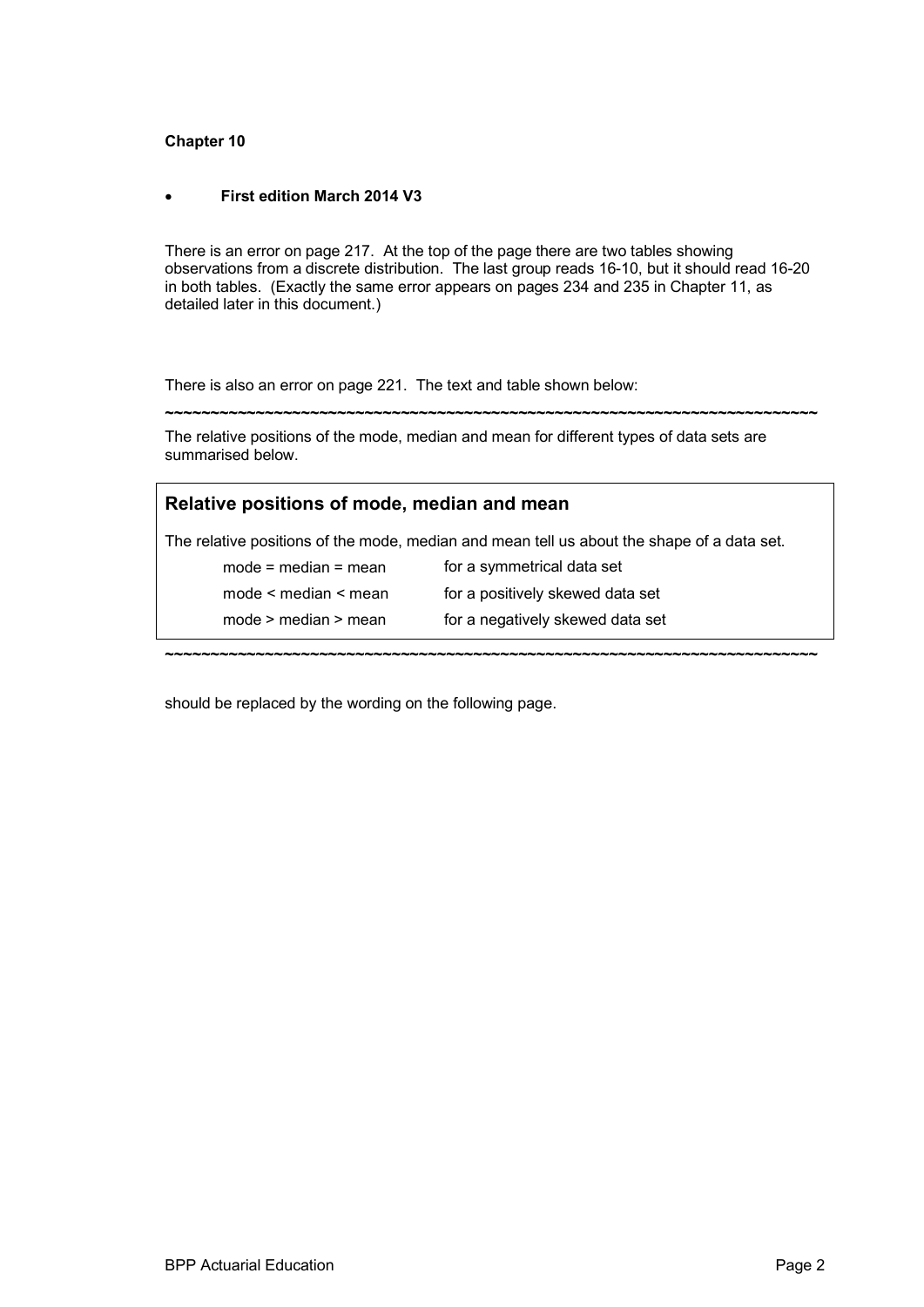These two examples are what we might describe as 'well-behaved' data sets. By this we mean data sets for which the relative positions of the mode, median and mean for distributions of different shapes are as shown below.

| Relative positions of mode, median and mean for well-behaved data sets |                                  |
|------------------------------------------------------------------------|----------------------------------|
| $mode = median = mean$                                                 | for a symmetrical data set       |
| mode < median < mean                                                   | for a positively skewed data set |
| $mode$ > median > mean                                                 | for a negatively skewed data set |

So, while most data sets will follow one of these patterns, not all of them do. Let's take the previous data set and simply change the '3's into '1's, and the '4' into a '2'. The ordered set now looks like:

$$
1 \qquad 1 \qquad 1 \qquad 1 \qquad 2 \qquad 2 \qquad 2 \qquad 2 \qquad 5
$$
  
A dotplot of these data values is shown below:



The data set is still positively skewed, as it still tails off to the right. The sample mode is still 2, the sample mean is now:

$$
\frac{1+1+1+1+2+2+2+2+2+5}{10} = \frac{19}{10} = 1.9
$$

and the sample median is now 2 (as the 5th and 6th values are both 2). So, for this positively skewed data set, both the mode and median are greater than the mean, contrary to the 'standard' pattern we gave above.

So the relative positions of the mode, median and mean (for skewed data sets) cannot be used to identify the direction of skewness with certainty. To be certain of whether the skewness is positive or negative, we have to calculate its numerical value. This is covered in the next chapter.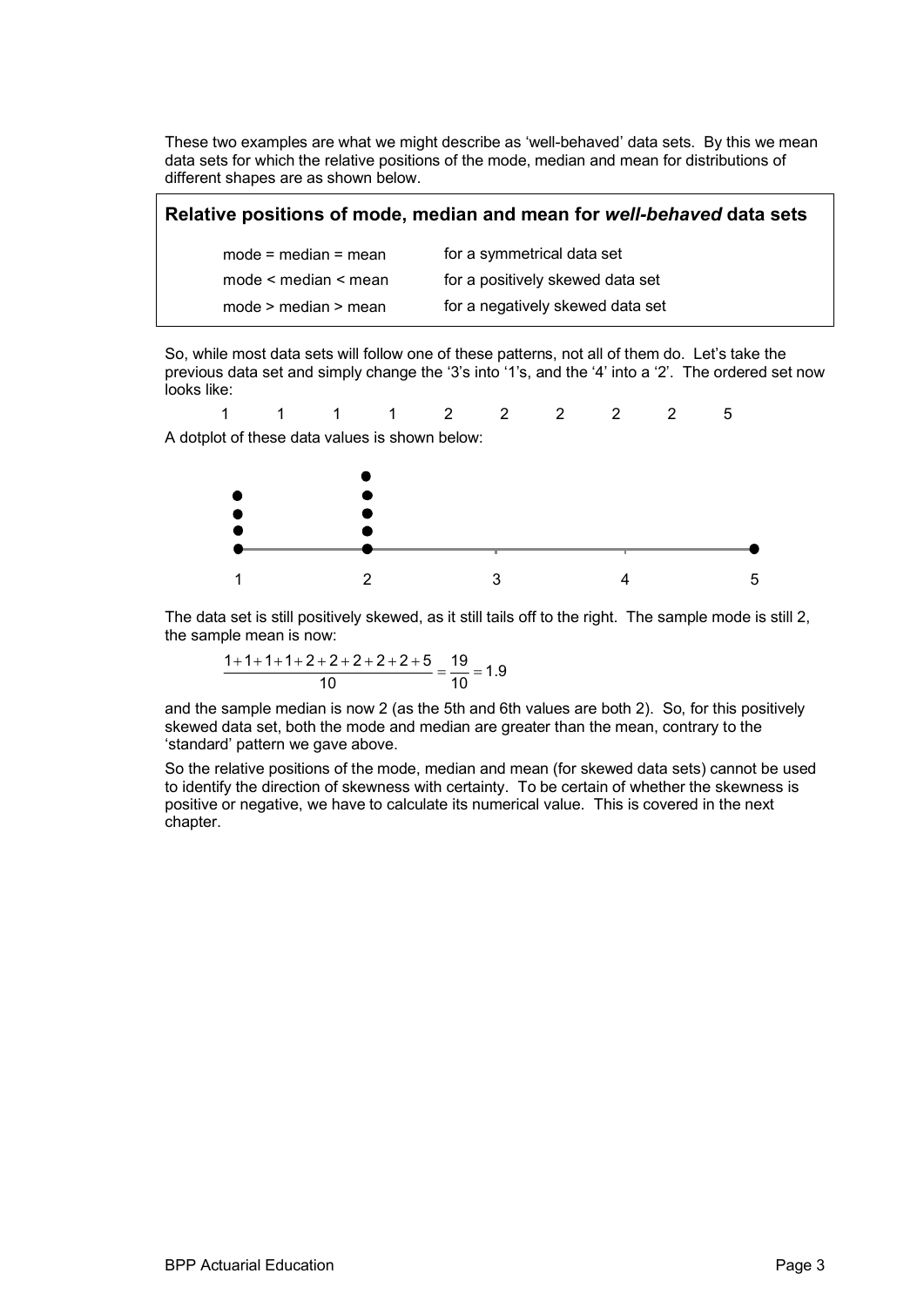## **Chapter 11**

#### · **First edition March 2014 V3**

There is an error on pages 234 and 235. There are two tables showing observations from a discrete distribution. The last group reads 16-10, but it should read 16-20 in both tables.

#### **Second edition November 2018**

There is an error on page 227. In the section titled 'Estimating the range from a grouped frequency distribution', the claim amounts in the table should start from £100 rather than 0.

There is an error on page 239. At the start of the section titled 'Calculating the variance and standard deviation from a frequency distribution', the first line has an error message, 'Error! Reference source not found'. This should say 'Example 11.7'.

#### **Chapter 14**

There is an error on page 299. The formula for the binomial coefficient should be:

$$
{}^{n}C_{r}=\frac{n!}{(n-r)!r!}
$$

#### **Syllabus clarification**

**First edition March 2014 V3** 

### **Chapter 6**

We have received clarification from CAA Global that two topics contained within this textbook will not be tested in the Module 0 exam. These topics are:

Non-stationary points of inflexion (pages 116-117), meaning that Example 6.16 and Practice Question 6.17(ii) are not examinable.

Taylor's series for functions of two variables (pages 129-130), meaning that Example 6.27 and Practice Questions 6.28 and 6.29 are not examinable.